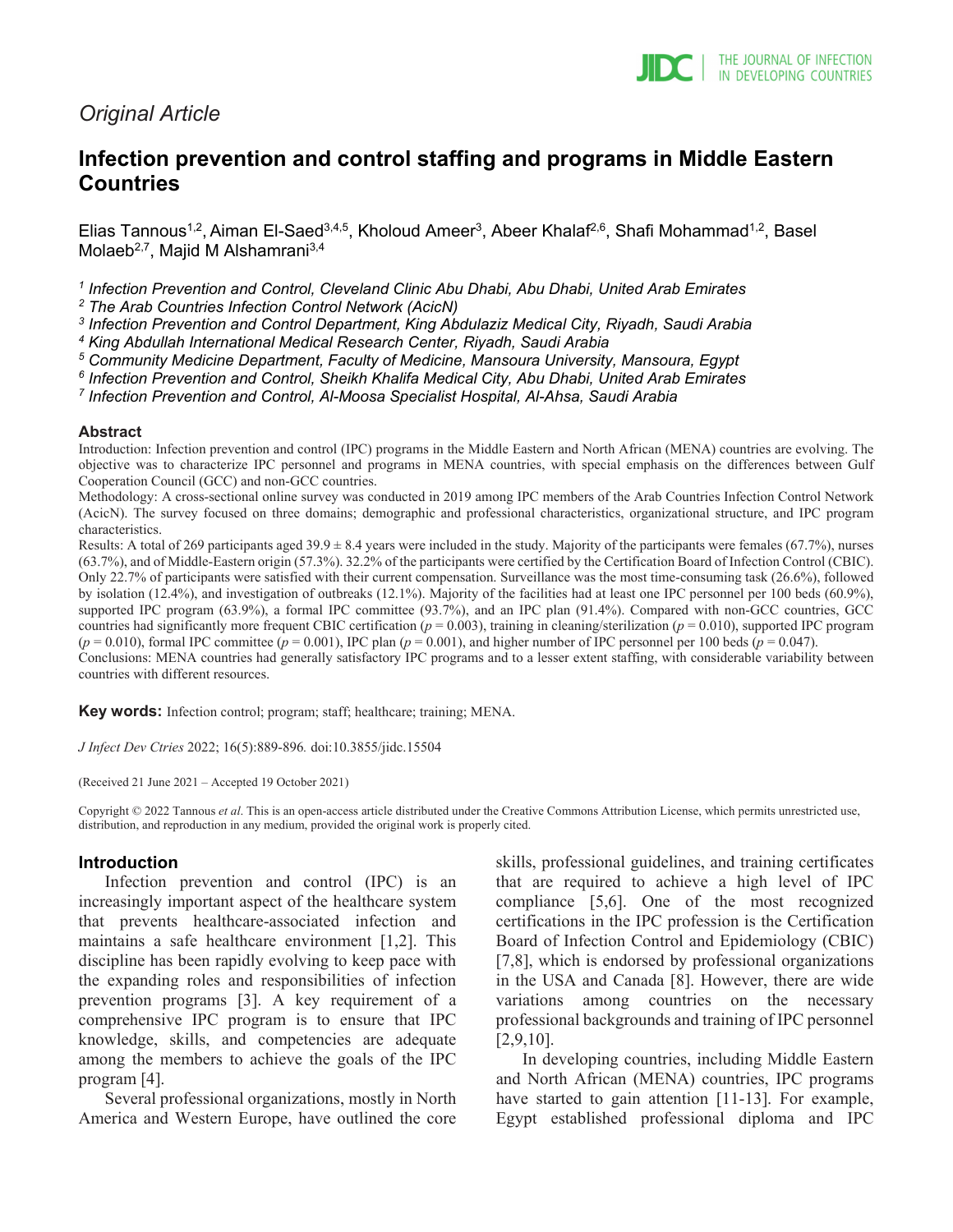programs in response to high national incidence of Hepatitis C infection [11,14,15]. Similarly, Saudi Arabia established professional diploma and IPC programs to meet the challenges of pilgrimage in Mecca, endemicity of the Middle East respiratory syndrome coronavirus, and the required hospital certification [12,13]. Yet, specific training programs in IPC in MENA countries are not well developed and vary widely based on regulations, healthcare infrastructure, available resources, and staffing [10-12].

Although previous surveys in Western countries characterized IPC workforce in terms of demographic characteristics, professional qualification, organizational structure, and practice environment [3,16-18], little is known about the current IPC situation in MENA countries. Additionally, Gulf Cooperation Council (GCC) countries have much better financial resources than the rest of the MENA countries. The objective of this study was to compare IPC personnel, practice setting, and programs between GCC hospitals and other Middle Eastern countries. This would provide updated evidence to support IPC functions in MENA countries, including research gaps and future directions.

## **Methodology**

#### *Setting and population*

The study included IPC personnel working in<br>NA countries, irrespective of nationality, MENA countries, irrespective of nationality, educational background, and professional title. All participants who were actively involved in IPC at healthcare facilities in any MENA country were eligible to participate. The MENA countries are Arab-speaking countries. Among them, the GCC countries are considered high-income countries, while the rest of the MENA countries are considered low or mediumincome countries. The data were obtained mainly from Saudi Arabia, United Arab Emirates, Egypt, Kuwait, Qatar, Lebanon, Jordan, and Libya.

## *Design*

A cross-sectional online survey was conducted in 2019 targeting IPC personnel working in MENA countries. The study obtained the required approvals from the ethical committee of the Arab Countries Infection Control Network (AcicN) [19].

## *Sample size*

It was estimated that at least 269 patients would be required to detect 50% prevalence, using 5% margin of error and 95% confidence level. This would allow detection of slightly less than 20% differences between

groups. The estimated sample size was based on the population size in the AcicN database.

#### *Recruitment*

Participants were recruited using a convenience sampling technique. The electronic database of AcicN was the main source for reaching IPC personnel in MENA countries. On February 01, 2019, all members of the AcicN database were invited through a link for online survey, which was accessible until the end of April 2019. A total 269 participants responded out of the 895 participants invited, with a 30% response rate. The actual response rate was probably higher if we had excluded those who missed the invitation.

## *The study questionnaire*

After consenting to the participation, participants answered a series of 20 questions covering three areas of the study. These included demographic and professional characteristics, organizational structure, and IPC program characteristics. The survey content was a combination of already developed APIC MegaSurvey questions [17,20] and additional questions suggested by a board of subject matter experts. Demographic and professional characteristics included age, gender, nationality, qualifications, professional background, year of experience, title, previous training, and compensation. The organizational structure of the facilities where IPC personnel were working included questions about the healthcare sector, setting, number of beds, and number of IPC personnel per 100 beds. IPC program characteristics included IPC committee, plans, risk assessment, time spent on different tasks, stakeholders, and support.

## *Validation of the study questionnaire*

Content and face validity were achieved through reviewing and suggesting questions by three experts in IPC, including an epidemiologist. Additionally, a pilot study conducted among 15 participants currently practicing IPC in MENA countries received positive feedback. Cronbach's alpha for all questionnaire questions that had yes/no answers was 0.76, which indicated good reliability.

## *Statistical analysis*

The questionnaire had different types of questions; continuous (e.g., age), binary (e.g., presence of committee), Likert scale (e.g., satisfaction with compensation), ordinal (e.g., IPC personnel per 100 beds), and nominal (e.g., qualifications). Data normality was checked using visual methods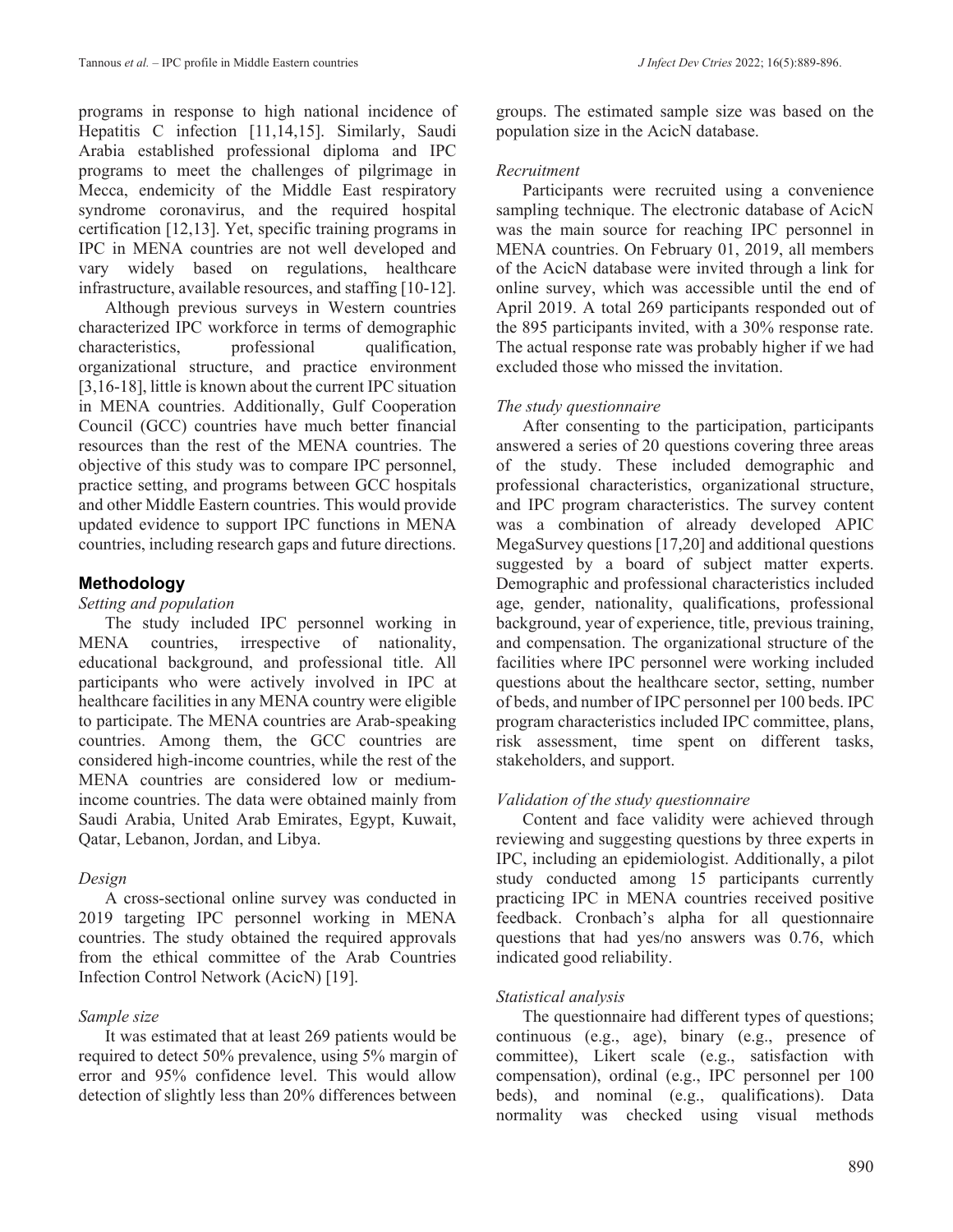(histogram and boxplot) and statistical test (Kolmogorov-Smirnov statistic). Categorical variables were presented as frequencies and percentages. Continuous variables were presented as means and standard deviations (SD) or median and interquartile range (IQR), as appropriate. The three domains (above) were compared between GCC and non-GCC countries. Chi-squared test or Fisher's exact test, as appropriate, was used to compare categorical variables. t-test or Mann Whitney, as appropriate, was used to compare continuous variables. All *p* values were two-tailed. A *p* value < 0.05 was considered significant. Statistical Package for the Social Sciences software (SPSS version 25.0, IBM Corp Armonk, NY) was utilized for statistical analysis.

#### **Results**

#### *Demographic and professional characteristics*

A total of 269 participants were included in the current analysis. As shown in Table 1, the mean age was  $39.9 \pm 8.4$  years and the majority of the participants were females (67.7%), nurses (63.7%), and of Middle Eastern origin (57.3%). The most frequent nationalities were Egyptian (21.8%), Filipinos (16.8%), and Indian (15.3%). The average years of experience was  $16.4 \pm$ 8.2 years, including  $8.1 \pm 5.6$  years working in IPC programs. Compared with non-GCC countries, GCC countries had significantly more Asian professionals (< 0.001), more nurses but less doctors ( $p = 0.006$ ), more participants with CBIC certification  $(p = 0.003)$  and more participants with other IPC certificates  $(p =$ 0.004).

|  | Table 1. Demographic and professional characteristics of the infection control personnel. |  |
|--|-------------------------------------------------------------------------------------------|--|
|--|-------------------------------------------------------------------------------------------|--|

|                                                   | GCC            | Non-GCC         | <b>Total</b>   | $p$ value   |
|---------------------------------------------------|----------------|-----------------|----------------|-------------|
| Gender                                            |                |                 |                |             |
| Male                                              | $67(31.0\%)$   | $17(38.6\%)$    | 84 (32.3%)     | 0.325       |
| Female                                            | 149 (69.0%)    | $27(61.4\%)$    | 176 (67.7%)    |             |
| Age groups (years)                                |                |                 |                |             |
| $Mean \pm SD$                                     | $39.7 \pm 7.6$ | $41.4 \pm 11.4$ | $39.9 \pm 8.4$ | 0.209       |
| $<$ 35                                            | $65(30.0\%)$   | $11(25.0\%)$    | 76 (29.1%)     | 0.722       |
| 35-44                                             | 94 (43.3%)     | 19 (43.2%)      | 113 (43.3%)    |             |
| $\geq$ 45                                         | 58 (26.7%)     | $14(31.8\%)$    | 72 (27.6%)     |             |
| Race                                              |                |                 |                |             |
| Middle Eastern                                    | 107 (49.3%)    | 43 (95.6%)      | 150 (57.3%)    | ${}< 0.001$ |
| Asian                                             | 95 (43.8%)     | $1(2.2\%)$      | 96 (36.6%)     |             |
| Others                                            | $15(6.9\%)$    | $1(2.2\%)$      | $16(6.1\%)$    |             |
| <b>Nationality</b>                                |                |                 |                |             |
| Egypt                                             | $37(17.1\%)$   | 20 (44.4%)      | 57 (21.8%)     | ${}< 0.001$ |
| Philippines                                       | 44 $(20.3\%)$  | $0(0.0\%)$      | 44 (16.8%)     |             |
| India                                             | 40 $(18.4\%)$  | $0(0.0\%)$      | 40 (15.3%)     |             |
| Saudi Arabia                                      | $31(14.3\%)$   | $0(0.0\%)$      | $31(11.8\%)$   |             |
| Lebanon                                           | $9(4.1\%)$     | $7(15.6\%)$     | $16(6.1\%)$    |             |
| Jordan                                            | $8(3.7\%)$     | $6(13.3\%)$     | $14(5.3\%)$    |             |
| Pakistan                                          | $10(4.6\%)$    | $1(2.2\%)$      | $11(4.2\%)$    |             |
| Others                                            | 38 (17.5%)     | $11(24.4\%)$    | 49 (18.7%)     |             |
| <b>Professional background</b>                    |                |                 |                |             |
| Nurse                                             | 151 (68.0%)    | 19 (42.2%)      | 170 (63.7%)    | 0.006       |
| Medical doctor                                    | 45 (20.3%)     | $16(35.6\%)$    | 61(22.8%)      |             |
| Laboratory                                        | $19(8.6\%)$    | $6(13.3\%)$     | $25(9.4\%)$    |             |
| Others                                            | $7(3.2\%)$     | $4(8.9\%)$      | 11 $(4.1\%)$   |             |
| Qualifications                                    |                |                 |                |             |
| $CBIC*$                                           | 80 (36.0%)     | $6(13.3\%)$     | 86 (32.2%)     | 0.003       |
| Master degree in infection control                | 11 $(5.0\%)$   | $3(6.7\%)$      | $14(5.2\%)$    | 0.712       |
| Diploma in infection control                      | 57 (25.7%)     | 20 (44.4%)      | 77 (28.8%)     | 0.011       |
| Others certificates in infection control          | 117(52.7%)     | $13(28.9\%)$    | 130(48.7%)     | 0.004       |
| Master's degree in nursing                        | $15(6.8\%)$    | $4(8.9\%)$      | $19(7.1\%)$    | 0.538       |
| Bachelor's degree in nursing                      | $127(57.2\%)$  | $18(40.0\%)$    | 145 (54.3%)    | 0.035       |
| Doctor of medicine                                | $31(14.0\%)$   | 12(26.7%)       | 43 $(16.1\%)$  | 0.035       |
| Postgraduate degree in health-related field       | 37(16.7%)      | 13 (28.9%)      | 50 (18.7%)     | 0.055       |
| Others                                            | $27(12.2\%)$   | $5(11.1\%)$     | $32(12.0\%)$   | 0.843       |
| Number of years of job experience (mean $\pm$ SD) |                |                 |                |             |
| Before joining infection control                  | $8.3 \pm 5.7$  | $8.9 \pm 5.9$   | $8.4 \pm 5.7$  | 0.466       |
| In infection control                              | $7.9 \pm 4.9$  | $9.4 \pm 8.2$   | $8.1 \pm 5.6$  | 0.893       |
| Overall                                           | $16.1 \pm 7.6$ | $18.1 \pm 10.6$ | $16.4 \pm 8.2$ | 0.531       |

GCC: Gulf Cooperation Council states; CBIC: Certification Board of Infection Control and Epidemiology; SD: Standard Deviation.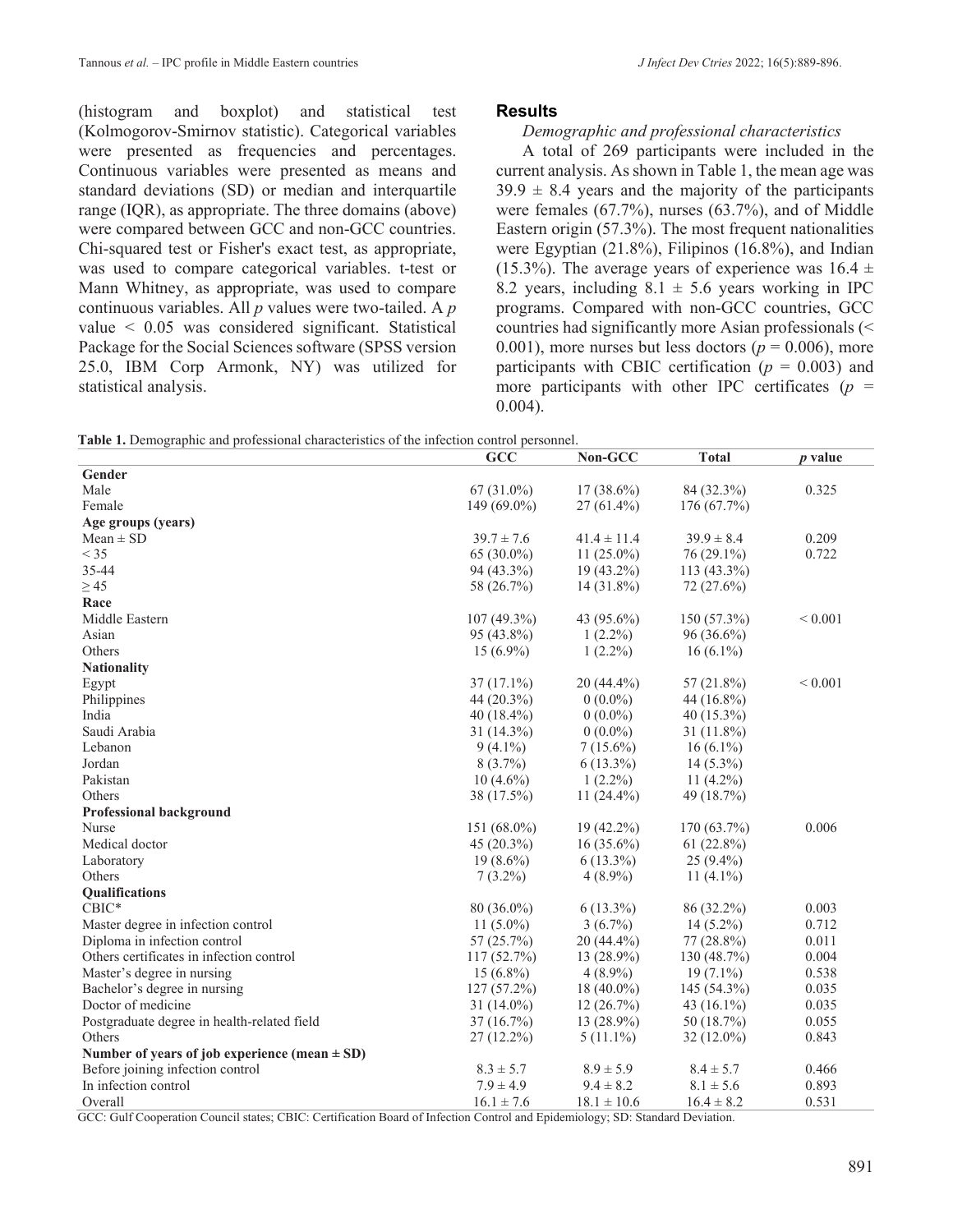| <b>Table 2.</b> Work-related characteristics of the infection control personnel. |
|----------------------------------------------------------------------------------|
|----------------------------------------------------------------------------------|

|                                                                                                                                                                                                                               | <b>GCC</b>    | Non-GCC      | <b>Total</b>  | $p$ value    |
|-------------------------------------------------------------------------------------------------------------------------------------------------------------------------------------------------------------------------------|---------------|--------------|---------------|--------------|
| Current job title                                                                                                                                                                                                             |               |              |               |              |
| Infection control practitioner                                                                                                                                                                                                | $60(27.1\%)$  | $2(4.4\%)$   | $62(23.3\%)$  | ${}_{0.001}$ |
| Infection control nurse                                                                                                                                                                                                       | $31(14.0\%)$  | $3(6.7\%)$   | 34 (12.8%)    |              |
| Infection control manager                                                                                                                                                                                                     | $18(8.1\%)$   | 12(26.7%)    | $30(11.3\%)$  |              |
| Infection control director                                                                                                                                                                                                    | $26(11.8\%)$  | $3(6.7\%)$   | 29 (10.9%)    |              |
| Infection preventionist                                                                                                                                                                                                       | $27(12.2\%)$  | $1(2.2\%)$   | 28 (10.5%)    |              |
| Infection control coordinator                                                                                                                                                                                                 | $20(9.0\%)$   | $3(6.7\%)$   | $23(8.6\%)$   |              |
| Infection control officer                                                                                                                                                                                                     | $10(4.5\%)$   | $5(11.1\%)$  | $15(5.6\%)$   |              |
| Hospital epidemiologist                                                                                                                                                                                                       | $3(1.4\%)$    | $4(8.9\%)$   | $7(2.6\%)$    |              |
| Others                                                                                                                                                                                                                        | $26(11.8\%)$  | 12(26.7%)    | 38 (14.3%)    |              |
| Preferred title for junior infection control personnel                                                                                                                                                                        |               |              |               |              |
| Infection control practitioner                                                                                                                                                                                                | 49 (34.3%)    | $10(32.3\%)$ | 59 (33.9%)    | 0.017        |
| Infection control officer                                                                                                                                                                                                     | $24(16.8\%)$  | 12(38.7%)    | 36(20.7%)     |              |
| Infection preventionist                                                                                                                                                                                                       | $70(49.0\%)$  | $9(29.0\%)$  | 79 (45.4%)    |              |
| Receiving any formal infection control training                                                                                                                                                                               |               |              |               |              |
| No                                                                                                                                                                                                                            | 4(2.7%)       | $3(9.7\%)$   | $7(3.9\%)$    | 0.098        |
| Yes                                                                                                                                                                                                                           | 146 (97.3%)   | 28 (90.3%)   | 174 (96.1%)   |              |
| <b>Topics of received training</b>                                                                                                                                                                                            |               |              |               |              |
| Surveillance                                                                                                                                                                                                                  | 139 (92.7%)   | $25(80.6\%)$ | $164(90.6\%)$ | 0.082        |
| Outbreak investigation                                                                                                                                                                                                        | $109(73.6\%)$ | 24 (77.4%)   | 133 (74.3%)   | 0.662        |
| Education                                                                                                                                                                                                                     | $124(83.8\%)$ | 21(67.7%)    | $145(81.0\%)$ | 0.038        |
| Management/communication                                                                                                                                                                                                      | $106(72.6\%)$ | 20(66.7%)    | $126(71.6\%)$ | 0.511        |
| Quality improvement                                                                                                                                                                                                           | $119(80.4\%)$ | $20(64.5\%)$ | 139 (77.7%)   | 0.053        |
| Cleaning/sterilization                                                                                                                                                                                                        | $113(76.4\%)$ | $16(53.3\%)$ | 129(72.5%)    | 0.010        |
| Employee/occupational health                                                                                                                                                                                                  | $105(71.4\%)$ | $23(74.2\%)$ | $128(71.9\%)$ | 0.756        |
| Research                                                                                                                                                                                                                      | $101(68.2\%)$ | $22(71.0\%)$ | 123(68.7%)    | 0.766        |
| Planning to get CBIC*                                                                                                                                                                                                         |               |              |               |              |
| No                                                                                                                                                                                                                            | $29(20.4\%)$  | $7(17.9\%)$  | $36(19.9\%)$  | 0.732        |
| Yes                                                                                                                                                                                                                           | $113(79.6\%)$ | 32 (82.1%)   | $145(80.1\%)$ |              |
| Satisfaction with current compensation                                                                                                                                                                                        |               |              |               |              |
| Extremely satisfied                                                                                                                                                                                                           | $13(5.9\%)$   | $1(2.3\%)$   | $14(5.3\%)$   | 0.298        |
| Very satisfied                                                                                                                                                                                                                | 41 $(18.6\%)$ | $5(11.4\%)$  | 46 (17.4%)    |              |
| Somewhat satisfied                                                                                                                                                                                                            | $90(40.9\%)$  | 19 (43.2%)   | $109(41.3\%)$ |              |
| Not satisfied                                                                                                                                                                                                                 | 50 $(22.7%)$  | $16(36.4\%)$ | 66 (25.0%)    |              |
| Extremely not satisfied<br>$k_{\rm E}$ , the contrast of the contrast $\alpha$ , $\alpha$ , $\alpha$ , $\alpha$ , $\alpha$ , $\alpha$ , $\alpha$ , $\alpha$ , $\alpha$ , $\alpha$ , $\alpha$ , $\alpha$ , $\alpha$ , $\alpha$ | 26 (11.8%)    | $3(6.8\%)$   | 29 (11.0%)    |              |

\* For those who do not have Certification Board of Infection Control and Epidemiology (CBIC).

| Table 3. Characteristics of the facilities where the infection control personnel were working. |  |
|------------------------------------------------------------------------------------------------|--|
|------------------------------------------------------------------------------------------------|--|

|                                               | GCC           | Non-GCC       | Total         | p value |
|-----------------------------------------------|---------------|---------------|---------------|---------|
| <b>Healthcare sector</b>                      |               |               |               |         |
| Governmental                                  | 132 (59.7%)   | $25(56.8\%)$  | $157(59.2\%)$ | 0.720   |
| Private                                       | 89 (40.3%)    | $19(43.2\%)$  | $108(40.8\%)$ |         |
| <b>Settings of infection control services</b> |               |               |               |         |
| Ambulatory care center                        | $134(60.4\%)$ | $26(57.8\%)$  | $160(59.9\%)$ | 0.747   |
| Hemodialysis                                  | 125 (56.3%)   | $32(71.1\%)$  | 157 (58.8%)   | 0.066   |
| Acute care setting                            | $164(73.9\%)$ | 36 (80.0%)    | 200 (74.9%)   | 0.387   |
| Intensive care setting                        | 174 (78.4%)   | 41 $(91.1\%)$ | 215 (80.5%)   | 0.049   |
| Medical and surgical wards                    | 177 (79.7%)   | 42 (93.3%)    | 219 (82.0%)   | 0.030   |
| Home health care                              | 52 (23.4%)    | $7(15.6\%)$   | 59 (22.1%)    | 0.246   |
| Long term care                                | $91(41.0\%)$  | 8 (17.8%)     | 99 (37.1%)    | 0.003   |
| Academic center                               | $63(28.4\%)$  | $17(37.8\%)$  | $80(30.0\%)$  | 0.209   |
| Others                                        | $22(9.9\%)$   | $2(4.4\%)$    | $24(9.0\%)$   | 0.390   |
| Number of beds in your facility               |               |               |               |         |
| Median (interquartile range)                  | 250 (133-450) | 196 (120-499) | 250 (124-450) | 0.511   |
| $\leq 100$                                    | 39 (20.2%)    | $4(12.1\%)$   | 43 (19.0%)    | 0.148   |
| 101-250                                       | 58 (30.1%)    | $16(48.5\%)$  | 74 (32.7%)    |         |
| 251-500                                       | 65 (33.7%)    | $7(21.2\%)$   | 72 (31.9%)    |         |
| > 500                                         | $31(16.1\%)$  | $6(18.2\%)$   | $37(16.4\%)$  |         |
| Number of IPC personnel per bed               |               |               |               |         |
| 1/50                                          | 42 $(20.2\%)$ | $11(27.5\%)$  | 53 (21.4%)    | 0.047   |
| 1/100                                         | 90 (43.3%)    | $8(20.0\%)$   | 98 (39.5%)    |         |
| 1/150                                         | $47(22.6\%)$  | $14(35.0\%)$  | $61(24.6\%)$  |         |
| 1/200                                         | $13(6.3\%)$   | $4(10.0\%)$   | $17(6.9\%)$   |         |
| 1/250                                         | $5(2.4\%)$    | $2(5.0\%)$    | $7(2.8\%)$    |         |
| Others                                        | $11(5.3\%)$   | $1(2.5\%)$    | $12(4.8\%)$   |         |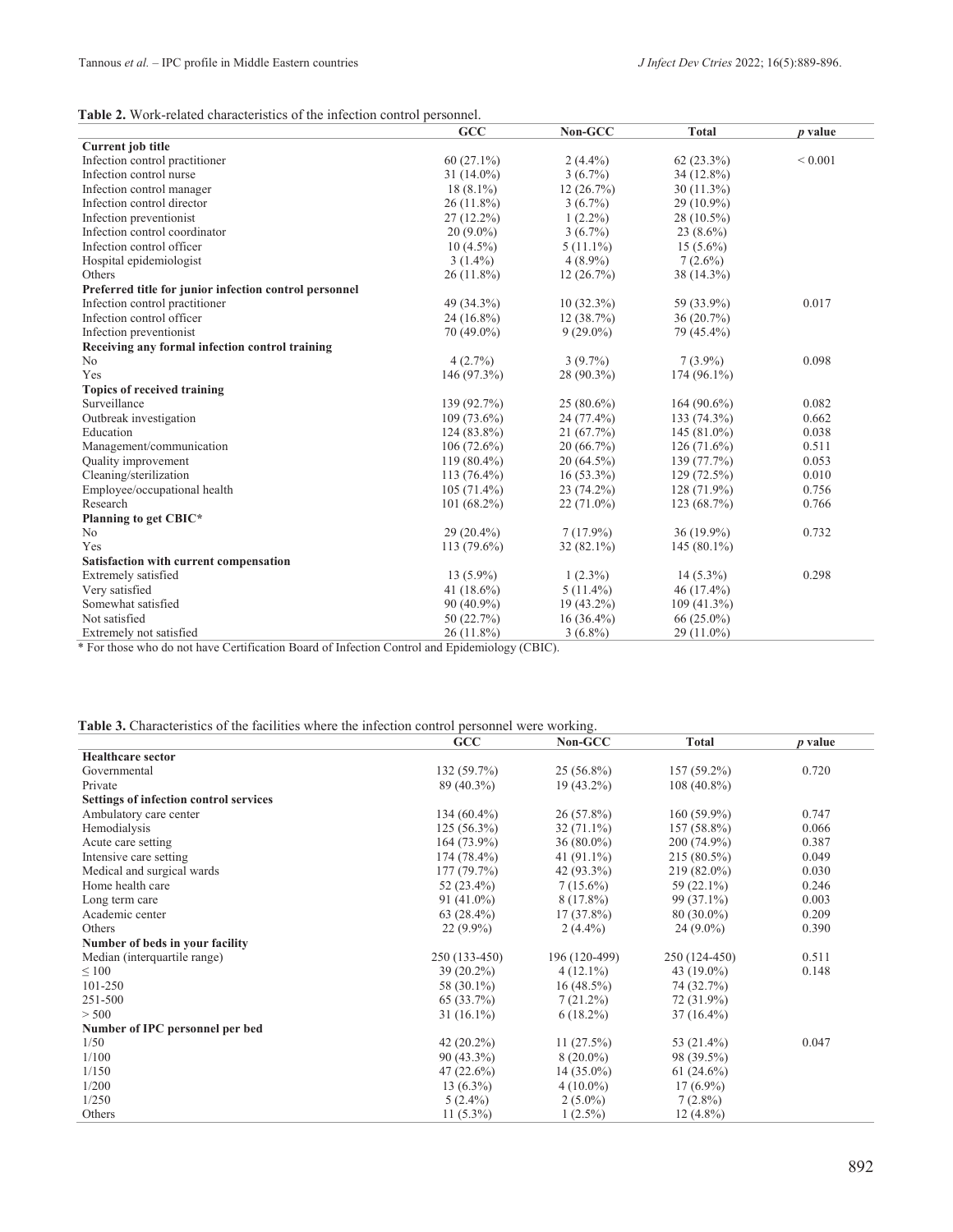As shown in Table 2, the most frequent working profile was infection control practitioners (ICPs, 23.3%), followed by infection control nurses (12.8%), infection control managers (11.3%), infection control directors (10.9%), and infection preventionists (IPs, 10.5%). Almost all (96.1%) participants received some kind of training, especially in surveillance (90.6%), education services (81.0%), and quality improvement (77.7%). The majority (80.1%) of the participants who were not CBIC-certified were planning to be CBICcertified. Only 22.7% of participants were 'very' or 'extremely' satisfied with their current compensations. Compared with non-GCC countries, GCC countries had significantly more ICP profiles but less infection control managers  $(p \le 0.001)$ , more training in educational services ( $p = 0.038$ ), and more training in cleaning/sterilization ( $p = 0.010$ ). Figure 1 shows the average percentage spent on different IPC tasks every week. Surveillance was the most time-consuming task (26.6%), followed by isolation (12.4%), investigation of outbreaks (12.1%), and identification of infection (11.4%). There were no significant differences in time spent on different IPC tasks between regions.

**Figure 1.** Average weekly time percentage spent on different infection control tasks.



**Table 4.** Characteristics of infection control program at the facilities where the infection control personnel were working.

|                                                                           | GCC           | Non-GCC      | <b>Total</b>  | p value     |
|---------------------------------------------------------------------------|---------------|--------------|---------------|-------------|
| Presence of formal infection control committee                            |               |              |               |             |
| No                                                                        | $8(3.8\%)$    | 8 (19.5%)    | $16(6.3\%)$   | 0.001       |
| Yes                                                                       | 203 (96.2%)   | 33 (80.5%)   | 236 (93.7%)   |             |
| Regular meetings of infection control committee (at least every 3 months) |               |              |               |             |
| N <sub>o</sub>                                                            | $17(8.1\%)$   | $6(15.0\%)$  | $23(9.2\%)$   | 0.227       |
| Yes                                                                       | 192 (91.9%)   | $34(85.0\%)$ | 226 (90.8%)   |             |
| Members of infection control committee                                    |               |              |               |             |
| Nursing                                                                   | 194 (87.4%)   | $32(71.1\%)$ | 226 (84.6%)   | 0.006       |
| Laboratory                                                                | 184 (82.9%)   | 33 (73.3%)   | 217 (81.3%)   | 0.134       |
| Medical services                                                          | $179(80.6\%)$ | 33 (73.3%)   | 212 (79.4%)   | 0.270       |
| Pharmacy services                                                         | $167(75.2\%)$ | $32(71.1\%)$ | 199 (74.5%)   | 0.564       |
| Facilities/maintenance/support                                            | 171 (77.0%)   | $19(42.2\%)$ | 190 (71.2%)   | ${}< 0.001$ |
| Administrators                                                            | 159 (71.6%)   | $29(64.4\%)$ | $188(70.4\%)$ | 0.336       |
| Environmental services                                                    | $165(74.3\%)$ | $22(48.9\%)$ | $187(70.0\%)$ | 0.001       |
| <b>Infectious Disease</b>                                                 | 148 (66.7%)   | $20(44.4\%)$ | $168(62.9\%)$ | 0.005       |
| Epidemiologist                                                            | 82 (36.9%)    | $14(31.1\%)$ | $96(36.0\%)$  | 0.458       |
| Quality and safety                                                        | $12(5.4\%)$   | $5(11.1\%)$  | $17(6.4\%)$   | 0.177       |
| <b>CSSD</b>                                                               | $11(5.0\%)$   | $1(2.2\%)$   | $12(4.5\%)$   | 0.697       |
| Operating room/surgical department                                        | $9(4.1\%)$    | $0(0.0\%)$   | $9(3.4\%)$    | 0.364       |
| Clinical departments                                                      | 6(2.7%)       | $0(0.0\%)$   | $6(2.2\%)$    | 0.594       |
| Others                                                                    | $14(6.3\%)$   | $2(4.4\%)$   | $16(6.0\%)$   | > 0.99      |
| Presence of infection control plan                                        |               |              |               |             |
| N <sub>o</sub>                                                            | $13(5.9\%)$   | $10(22.2\%)$ | $23(8.6\%)$   | 0.001       |
| Yes                                                                       | 209 (94.1%)   | 35 (77.8%)   | 244 (91.4%)   |             |
| Infection control plan is developed based on a risk assessment            |               |              |               |             |
| No                                                                        | $20(9.0\%)$   | $10(22.2\%)$ | $30(11.2\%)$  | 0.010       |
| Yes                                                                       | 202 (91.0%)   | 35 (77.8%)   | 237 (88.8%)   |             |
| Infection control plan required communications with stakeholders          |               |              |               |             |
| N <sub>o</sub>                                                            | $24(10.8\%)$  | $17(37.8\%)$ | 41 $(15.4\%)$ | ${}< 0.001$ |
| Yes                                                                       | 198 (89.2%)   | 28 (62.2%)   | 226 (84.6%)   |             |
| Infection control receives enough support from leadership                 |               |              |               |             |
| N <sub>o</sub>                                                            | 48 (32.0%)    | 17(56.7%)    | 65 (36.1%)    | 0.010       |
| Yes                                                                       | $102(68.0\%)$ | 13 (43.3%)   | 115 (63.9%)   |             |
| CSSD: Central Sterile Services Department.                                |               |              |               |             |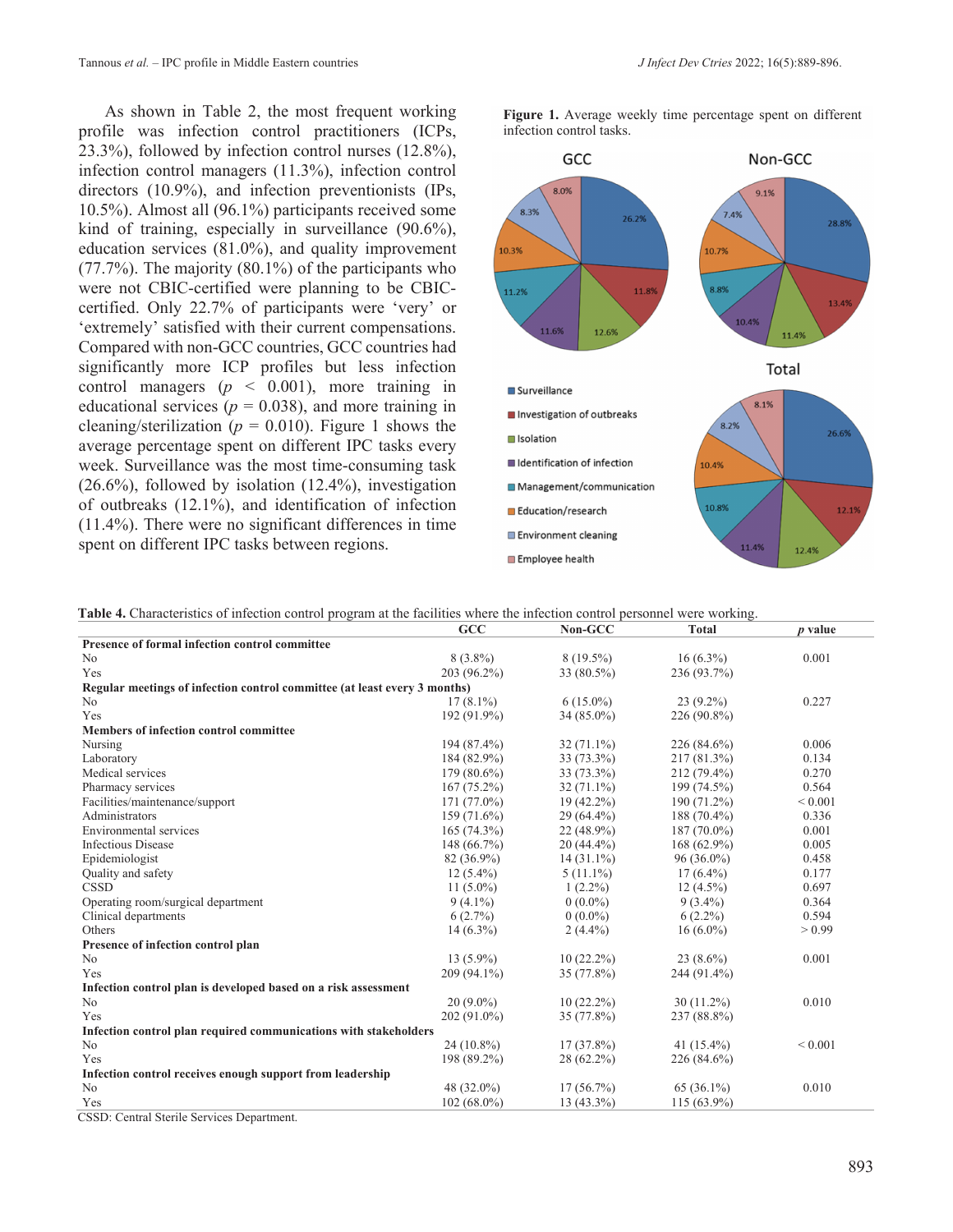#### *Organizational structure*

As shown in Table 3, the majority (59.2%) of participants were working in governmental facilities. The most frequent setting was wards (82%), followed by intensive (80.5%) and acute (74.9%) care settings. The median number of beds per facility was 250 (IQR, 124-450). Approximately 60.9% of the facilities had at least one IPC personnel per 100 beds. Compared with non-GCC countries, GCC countries had a slightly higher number of IPC personnel per 100 beds  $(p =$ 0.047), more participants working in long-term care (*p*  $= 0.003$ ), and less participants working in ward ( $p =$ 0.030) and intensive care  $(p = 0.049)$  settings.

#### *IPC program*

As shown in Table 4, the majority of facilities had formal IPC committees (93.7%), which had regular meetings (90.8%). The most frequent members of the IPC committee included nurses (84.6%), laboratory personnel (81.3%), and medical services personnel (79.4%). The majority of facilities had an IPC plan in place (91.4%). The plan was largely developed based on risk assessment (88.8%) and required communication with stakeholders (84.6%). Most (63.9%) participants thought that their IPC program received enough support from leadership. Compared with non-GCC countries, GCC countries had significantly more supported IPC programs ( $p = 0.010$ ), more formal IPC committees  $(p = 0.001)$ , and more frequent IPC plans ( $p = 0.001$ ). The committees in GCC countries had higher number of members specialized in nursing ( $p = 0.006$ ), facilities/maintenance/support ( $p <$ 0.001), environmental services  $(p = 0.001)$ , and infectious diseases ( $p = 0.005$ ). The plans in GCC countries were more likely to depend on risk assessment  $(p = 0.010)$  and to require communications with stakeholders ( $p < 0.001$ ).

## **Discussion**

This study provides updated information related to the current situation of IPC staffing and programs in MENA countries. This is especially important given the limited regional data and the continuous evolution of IPC activities in the region. Healthcare professionals with a nursing background dominated the IPC teams in this survey. This finding is consistent with previous surveys from countries outside the MENA region [3,21,22]. Compared to US hospitals, a relatively higher percentage of medical doctors and laboratory scientists working in IPC programs were observed in this study, especially in non-GCC countries [21,22]. This may reflect the long standing shortage of qualified nurses in

these countries, who are usually substituted by junior physicians [23]. Additionally, the European models followed in some countries traditionally give more importance to microbiology in IPC teams and leadership [2]. Nevertheless, the current expansion of IPC responsibilities and changing roles of IPC personnel mandate the inclusion in IPC team of experts from various professional backgrounds [22,24].

The current finding showed inadequate IPC certifications in MENA countries, and only one-third of the IPC personnel had CBIC. Additionally, one-third of IPC personnel had no IPC certification of any type. In the USA and Canada, 40% to 60% of IPC personnel have CBIC [3,22,25]. Moreover, there was wide international variability in the type of certification in this study and there were more CBIC in GCC countries. The latter can be explained by the differences in the regulations governing job recruitment and resource utilization in the two regions. In modern IPC functions, certification is very important to increase employment opportunity, compensation, and institutional recognition [26]. Therefore, MENA countries are in need of strong initiatives to promote communication, training, and certification. This step is fundamental to improve the competency and accountability of IPC programs [27]. The AcicN is a local example that started this initiative in MENA countries [19].

The data showed that approximately 40% of the facilities had less than one IPC personnel per 100 beds, with better staffing in GCC countries compared to non-GCC countries. Recent recommendations suggested 1.0 to 1.2 IPC personnel per 100 beds, which is more than double of what had been accepted three decades earlier [16, 28]. Therefore, the current IPC staffing is still inadequate in MENA countries, especially in non-GCC countries. Additionally, it is much less than seen in recent reports from USA and Europe [16,21]. Given the lower certification rates and lower prevalence of computerized IPC activities, the staffing problem in MENA countries is probably bigger than what the current numbers indicate.

The current findings show a generally good IPC program, with better program in GCC countries compared with non-GCC countries. This represents a normal evolution of IPC programs across the world. Additionally, it reflects increasing interest in IPC, accreditation requirements, and local infection challenges in MENA countries [11-13]. The program structures were better in GCC countries and reflect better resources that attract IPC personnel from across the world, and follow the recommendations of Western accreditation agencies [29].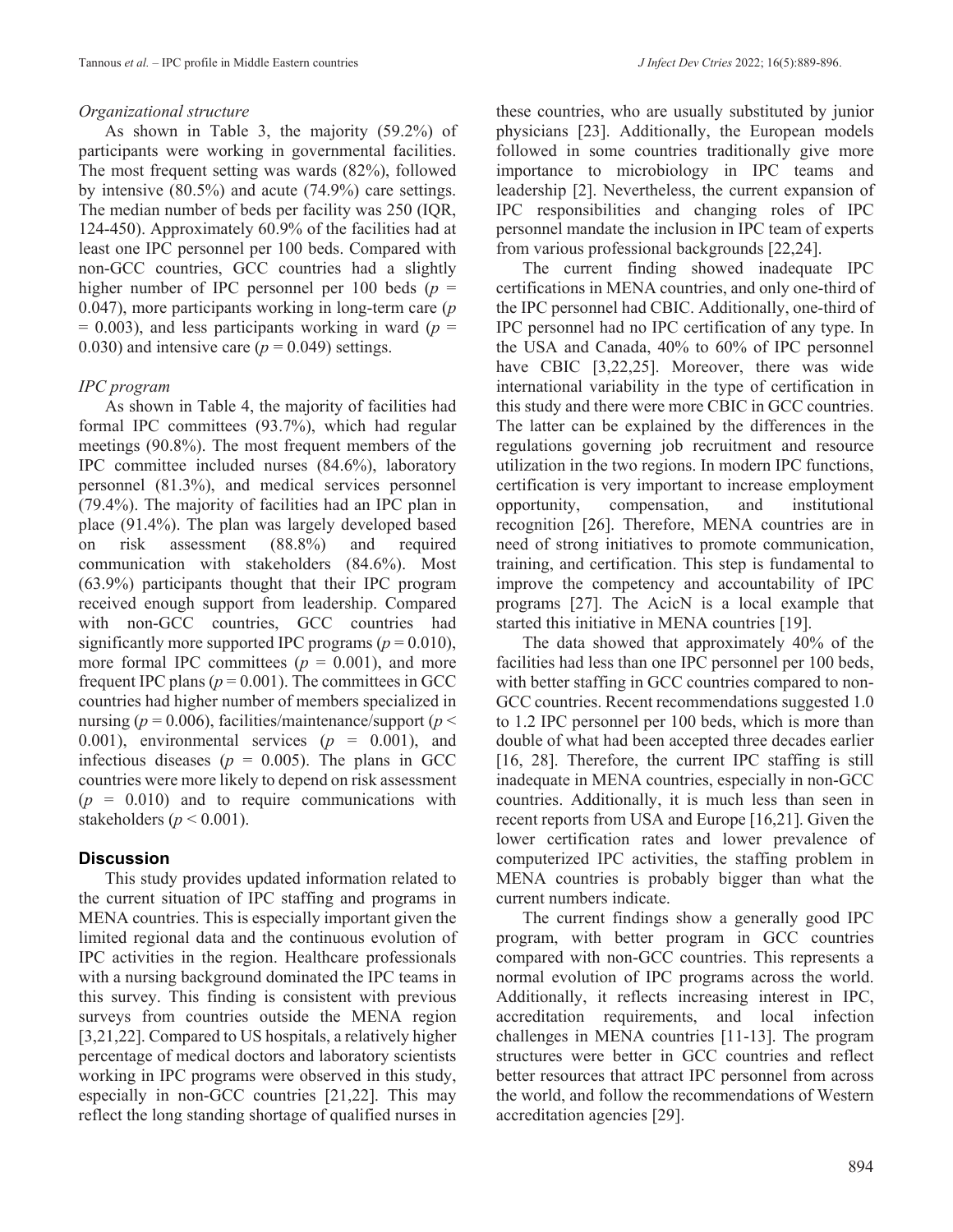Surveillance activities in the current study represented the main time-consuming duty of IPC personnel in both GCC and non-GCC countries, followed by patients' isolation, investigation of outbreak, and identification of infections. Similarly, previous studies consistently showed that surveillance makes up the bulk of IPC tasks [20,21,30]. On the other hand, patients' isolation and identification of infections were the second most time-consuming tasks in more recent studies [20,21] while policy development, teaching, and investigation of outbreak were the second most time-consuming tasks in relatively older studies [30]. The variation may be attributed to the difference in organizational structure, changing role of IPC personnel, and available resources [3].

Although this study is one of the few studies that examined the current IPC situation including staffing and programs in MENA countries, some limitations exist. For example, IPC personnel included in the current study were a convenient sample of the IPC personnel registered in the AcicN. Additionally, those registered in the AcicN may not accurately represent IPC personnel in MENA countries, which traditionally have highly variable and fragmented healthcare systems. Therefore, generalization of the findings should be made with caution. Nevertheless, in the light of lack of similar regional organizations, AcicN is considered the best available data source to study IPC personnel and programs in MENA countries. Additionally, being a self-reported survey, bias cannot be excluded. However, this is an inherent problem of all similar surveys and its impact should be minimal

#### **Conclusions**

In conclusion, the current study provides updated evidence about the profile of IPC staffing and programs in MENA countries. The findings showed generally satisfactory IPC programs with limited staffing. Numbers and certification of IPC personnel were the main challenges. There was considerable variability in IPC staffing and programs between countries with different resources. The current findings justify an urgent call upon governmental and non-governmental stakeholders to provide more resources, better training and educational opportunities, and better communication facilities for IPC personnel and programs in MENA countries, especially in non-GCC countries. Future studies should focus on the IPC situation in MENA countries within different healthcare settings (e.g., intensive care vs ward) and different levels of care (e.g., primary versus tertiary care).

#### **References**

- World Health Organization (2008) Core components for infection prevention and control programmes. Infection Prevention and Control in Health Care Informal Network Report of the Second Meeting, 26–27 June, Geneva, Switzerland. Available: https://apps.who.int/iris/handle/10665/69982. Accessed: 22 March 2021.
- 2. Hansen S, Zingg W, Ahmad R, Kyratsis Y, Behnke M, Schwab F, Pittet D, Gastmeier P, PROHIBIT study group (2015) Organization of infection control in European hospitals. J Hosp Infect 91: 338-345.
- 3. Curchoe R, Fabrey L, LeBlanc M (2008) The changing role of infection prevention practice as documented by the Certification Board of Infection Control and Epidemiology practice analysis survey. Am J Infect Control 36: 241-249.
- 4. Denton A, Fry C, O'Connor H, Robinson J (2019) Revised Infection Prevention Society (IPS) competences 2018. J Infect Prev. 20: 18–24.
- 5. Friedman C, Curchoe R, Foster M, Hirji Z, Krystofiak S, Lark RL, Laxson L, Ruppert MJ, Spaulding L (2008) APIC/CHICA-Canada infection prevention, control, and epidemiology: professional and practice standards. Am J Infect Control 36: 385-389.
- 6. Zingg W, Mutters NT, Harbarth S, Friedrich AW (2015) Education in infection control: a need for European certification. Clin Microbiol Infect: 21: 1052-1056.
- 7. Goldrick BA (2007) The Certification Board of Infection Control and Epidemiology white paper: the value of certification for infection control professionals. Am J Infect Control 35: 150-156.
- 8. Certification Board of Infection Control and Epidemiology<br>
(2020) Candidate Handbook. Available: Handbook. Available: https://www.cbic.org/CBIC/2020CandidateHandbook.pdf. Accessed: 1 April 2021.
- 9. Raza MW, Kazi BM, Mustafa M, Gould FK (2004) Developing countries have their own characteristic problems with infection control. J. Hosp. Infect. 57: 294-299.
- 10. Lipke V, Emerson C, McCarthy C, Briggs-Hagen M, Farley J, Verani AR, Riley PL (2016) Highlighting the need for more infection control practitioners in low- and middle-income countries. Public Health Action 6: 160-163.
- 11. Talaat M, Kandeel A, Rasslan O, Hajjeh R, Hallaj Z, El-Sayed N, Mahoney FJ (2006) Evolution of infection control in Egypt: achievements and challenges. Am J Infect Control 34: 193- 200.
- 12. Assiri AM, Choudhry AJ, Alsaleh SS, Alanazi KH, Alsaleh SS (2014) Evaluation of Infection Prevention and Control programmes (IPC), and assessment tools for IPC-programmes at MOH-health facilities in Saudi Arabia. Open Journal of Nursing 04: 483-492.
- 13. Memish ZA (2002) Infection control in Saudi Arabia: meeting the challenge. Am J Infect Control 30: 57-65.
- 14. Aboelnasr A, Tahboub M, Balcom D, Roser L, Stanley M, Furmanek SP, Carrico R (2019) International infection control training partnerships: experiences from the Egypt-University of Louisville Collaboration. Journal of Refugee & Global Health 2: 11.
- 15. Rasslan O (2011) Infection prevention and control education in EGYPT: Professional Diploma in Infection Control (PDIC). International Journal of Infection Control 7:1-4.
- 16. Dickstein Y, Nir-Paz R, Pulcini C, Cookson B, Beović B, Tacconelli E, Nathwani D, Vatcheva-Dobrevska R, Rodríguez-